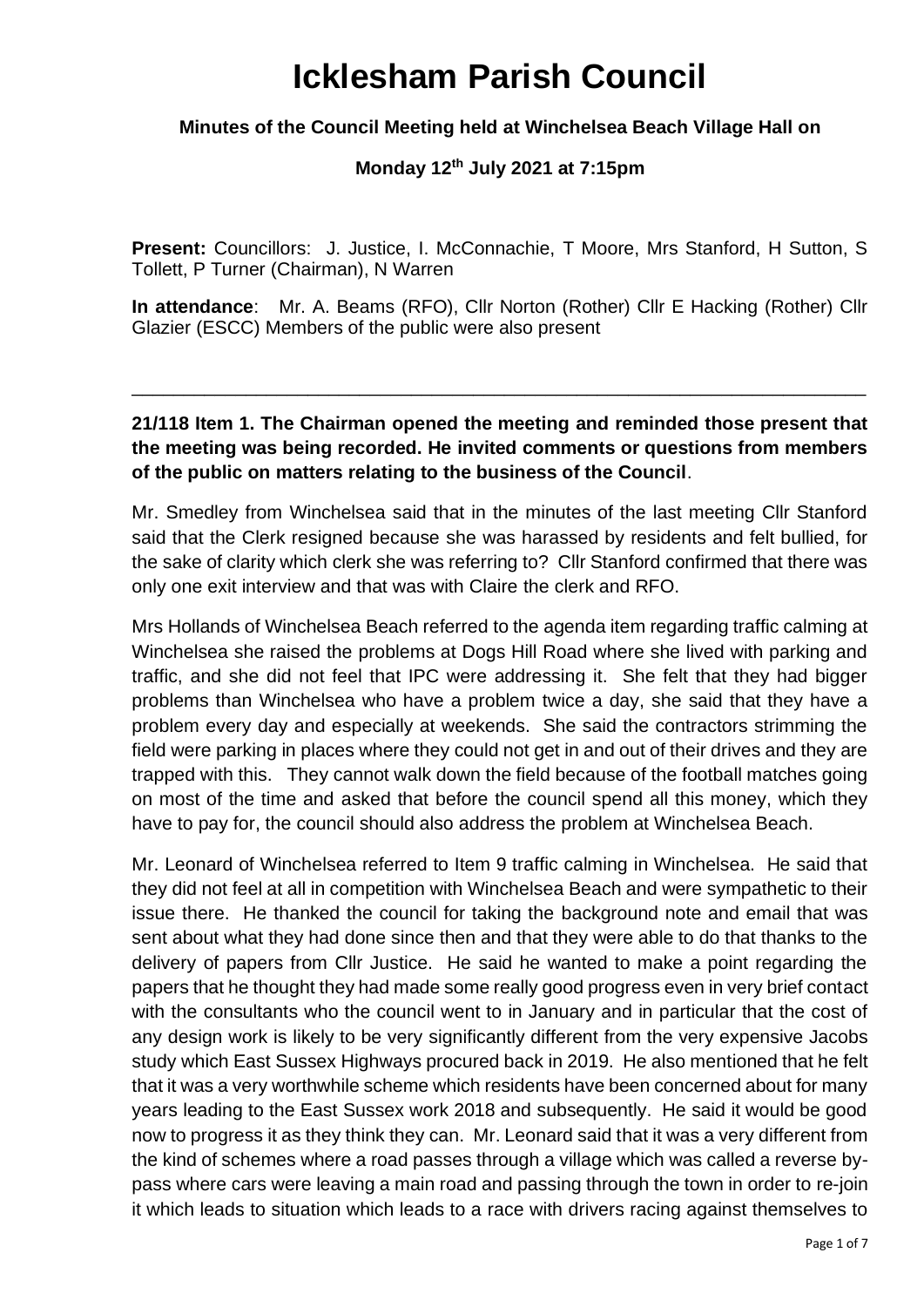make sure they get back on the road quicker than they would have been if they had stayed on it and this is what is causing a lot of speed. He said it was an issue made more testing because of the side roads providing additional options and it was a problem because of the habitual nature of it and from working with road schemes those habits are hard to change. He said that the working group wanted to look at feasible options including the use of roadside equipment if that is effective and they think that any scheme that is effective will need very careful assessment and design work and they are anxious to use the great opportunity the council has created to finish that job, produce some evidence and some assessment which is really worthwhile which will also be worthwhile for other parts of the parish.

Mrs. Merricks of Icklesham referred back to the statement she made in the last Minutes because she thought it was very important that Minutes are corrected. She said that when she asked what mechanism the council had used for overturning the resolution of appointing a locum clerk and RFO the Minute said that Cllr Stanford said that it was just going to be one locum. Mrs Merricks said that that was clearly incorrect because she had amended the resolution at the meeting and that she had brought up the subject of locums and that Cllr Warren had concurred with her that we should appoint a locum RFO, the resolution was amended because she had asked for it to be amended that we appoint a locum RFO and a locum clerk and that was carried and she would like the record put straight. She said that they had not had the opportunity to put it straight because the Minutes of  $4<sup>th</sup>$  May were not agreeing to the meeting the council had on the  $24<sup>th</sup>$  May and that she could not find the Agenda on the website for that meeting. She then said that the other points she raised at the meeting was what was happening about the co-option as she had resigned on 5<sup>th</sup> May and that there had been one notice on the Rother website and nothing on the Icklesham website about all the vacancies we have got and the public ought to be made known about these vacancies and thirdly it is not on the agenda tonight but she very much hoped that the recruitment process is going well.

Mrs. Taylor of Winchelsea said that she had sent an email as she appeared to have a comment attributed to her in the Minutes on page 2 where she was reported as saying that she reminded the Chairman the clock was ticking tick toc. She said that she never made any such statement and she asked for it to be deleted. Cllr Stanford confirmed that it was on the recording and also both she and Cllr Tollett had heard Ms. Taylor say it when they had discussed the email Mrs. Taylor had sent. Cllr Stanford said that Mrs. Taylor's recollection was very different from theirs. Chairman asked that there was no debate on that, and Mrs. Taylor had made her point. Mrs. Taylor insisted that she wanted the comment removed as simple as that and that she objected to a comment attributed to her that sounds quite rude, and she wanted it deleted because it was not her comment.

## **21/119 Item 2 Reports from County and District Councillors**

Cllr Glazier reported that tomorrow they would be discussing the Report which they call "Save the County" which sets out the expenditure and what we intend to do for the folk of East Sussex and records any changes which they wish to make to their priorities. Postelection they have done a survey and there are two things that our important to residents. The first is the number of houses that are being proposed with councils across the southeast and the other is the state of the roads so we have asked officers to come back in the Autumn with some options for us to spend more money on irradicating these holes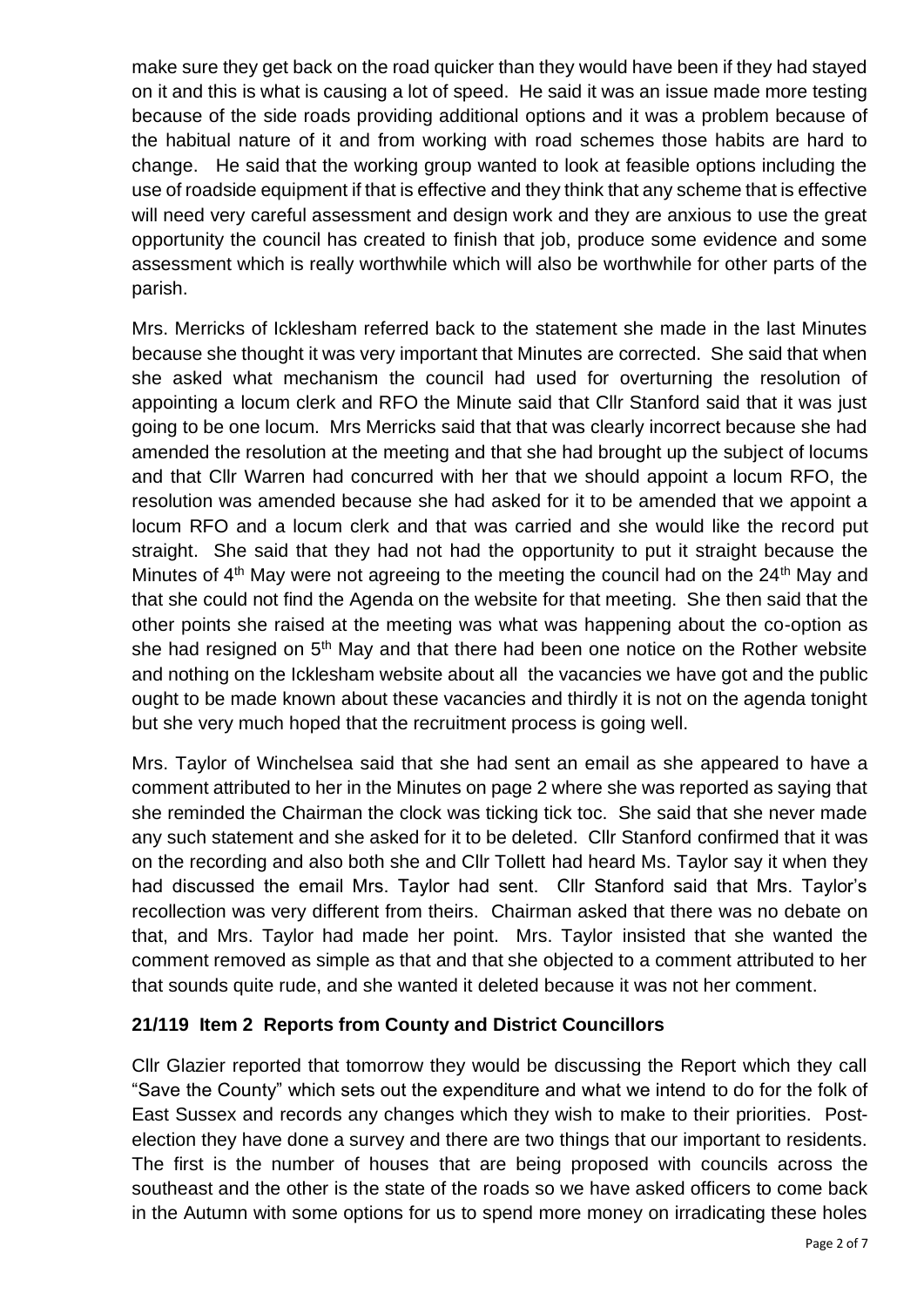and he will report back when he gets the report. Cllr Glazier said that some of his colleagues wanted him to agree to put £10m a year for the next four years into a pothole fund and he wanted to know what you get for £40m at the end of those 4 years and that is the work that officers are undertaking currently. He said that in their last meeting 2 weeks ago they recorded a £27m underspend on last years budget - £15m of which was Covid expenditure which had come direct from the Government for spending on communities during Covid and that has been rolled over into the coming year the rest of the money was obtained through three major budget headlines. The first was an underspend on adult social care, he said it was sad to report that the number of people who died during the last year reduced the need for them to put in care packages to the tune of £4m so it showed how many people the County Council look after on a daily basis. The other one was Treasury management and that was the fact that because they had not had to borrow more money, they had more money in the kitty so there was this roll over of £27 and he would come back with some solutions to the road problem. Cllr Glazier said that on a local issue he had come to Winchelsea Beach with the Assistant Director 2 days before the road was finished and he explained to me why the top dressing had not be put on second part of the road and the answer was that they had done the road repairs but if they put the top dressing straight on there is movement and they will be back next year doing it again but what they will be doing is coming back next year to finish the top dressing from the corner to past the Co-Op. Cllr Glazier asked for questions, Cllr Justice said that they were supposed to be sorting the drainage out so whatever work they have done to the potholes is a total waste of time because the potholes will be back because the road keeps flooding. He said it did not look like £1m had been spent on that road. Cllr Glazier said that all he was doing was reporting back what the engineers have said. They had told him on the first section they were going to be the drainage and the second they were going to do the major defects and he said he would pass Cllr Justice's comments back. Cllr Justice said that they had only done two bits of drainage on the road they resurfaced but they had not done anything about the drainage on this section by the lay-by and further down. He said that he had had to telephone them because they were digging into the ground opposite his house, and they had no idea that a gas main was in the grass verge, and they stopped working immediately and left the hole there for another three weeks. Cllr Glazier confirmed that he was not an engineer, and he was only relaying what he was told but he said that he will pass on Cllr Justice's comments.

Mrs. Noble of Winchelsea Beach said that where they had resurfaced Sea Road to the corner approximately 100 yards down there is a flooding drain and that every time it rains the water goes across the pavement into the grass verge which gets absolutely saturated. She said that before they resurfaced the road, she had telephoned East Sussex CC and they said they would send somebody out to inspect it, but nothing has been done about it and it was a waste of resources because the work had been done without a proper survey. Cllr Glazier said he would take her comments back.

Chairman moved onto District Councillor reports. Cllr Norton said he would like to defer his report until a future meeting when the council has been reconstituted and when he feels it will be more representative of the whole area. The Chairman asked for an explanation of Cllr Norton's comment. Cllr Norton explained that he was at the meeting as a District Councillor, but also as an observer on behalf of a concerned local citizen. The Chairman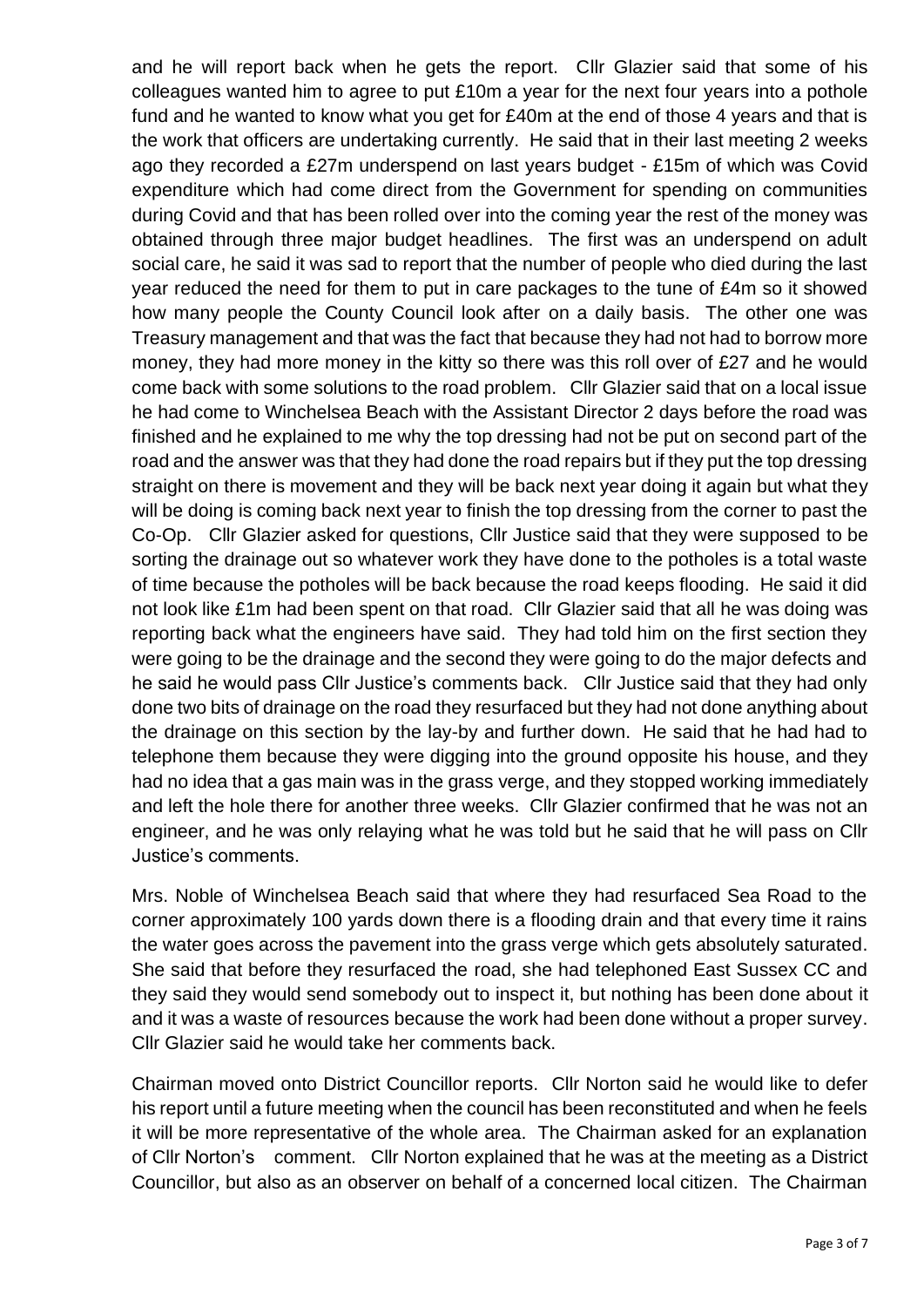said he thought Cllr Norton was at the meeting to report on District Council activities. Cllr Norton said he will give his report at the next meeting.

Cllr Hacking stood up, turned her back to IPC members and introduced herself to the residents and said that she had replaced Sally-Anne Hart and if residents had any concerns, they were to contact her.

No reports from District Council.

## **21/220 Item 3. Apologies for absence.** Cllr Mier

**21/221 Item 4. Disclosure of Interests** – Cllr Sutton declared an interest in Item 6 – Winchelsea Village Hall grant application.

**21/222 Item 5. Minutes of meeting of** *Chairman said that they needed to take a decision on the earlier comment of Ms. Taylor. Cllr Stanford said she stood by the Minute, but she was happy for it to be removed, but that people needed to be careful what they say. It was resolved to approve and sign the Minutes of the meeting of the Extraordinary Council Meeting of 28th June 2021 with the removal of Ms. Taylor's comment.* 

## **Matters Requiring a Decision by the Council**

**21/223 Item 6 To consider a grant application from Winchelsea Beach Community Association** for a donation of £350 towards the refurbishment of the village sign at Winchelsea Beach. Approved.

**21/224 Item 7 To consider a grant application from Pett Level Rescue Boat** for £500 to help them complete fundraising for CCTV security. Cllr Warren highlighted that the application gave a choice of amounts from between £500-£2000, and he thought the council should support their work with a £1,000 donation. Approved.

## **21/225 Item 8 Sewage issues at Winchelsea Beach.**

Cllr Justice reported that in the last 18 months nothing had been done and the work that was promised would fix the problem had not. Southern Water had spent money at the pumping station but that had not solved the problem. He suggested having another meeting with all the agencies as Southern Water and the Environment Agency has done nothing about the raw sewerage in people's gardens. He said that Sally Anne Hart MP had sent an email regarding Ms. Brigette Evill and Ms Stella Wilson who have agreed to co-ordinate action in Winchelsea Beach, but she had known Cllr Justice's long involvement and he felt she was dividing the community by doing this. He said that she was also wanted Southern Water to involve the Wildfowl and Wetlands Trust, and he could not see how that works as one was about draining in the area and the other was about flooding the area and if that was the case one might just say goodbye to this Winchelsea Beach community. Cllr Mrs Stanford said that the council needed to pick up where we left off and that Amber Rudd had done such a good job holding the agencies to account and the council needed to keep the pressure up. Cllr Justice reported that Sally-Ann Hart's secretary had said that all Amber's papers had been destroyed due to data protection. Chairman confirmed that Ofwat have confirmed that they are not stopping Southern Water acting on this matter and they had never been asked to approve any major works. Chairman said we should argue for some provision for this area when Southern Water do their budget for wastewater. It was agreed to call a future flooding meeting and get item into Programme of Works.

## **21/226 Item 9 To consider interim Traffic Calming measures in the Parish**

a) **Chairman reported that RALC** have black cats automatic data collection device that has been in use for some months at Catsfield. A second machine is being used in Peasmarsh and the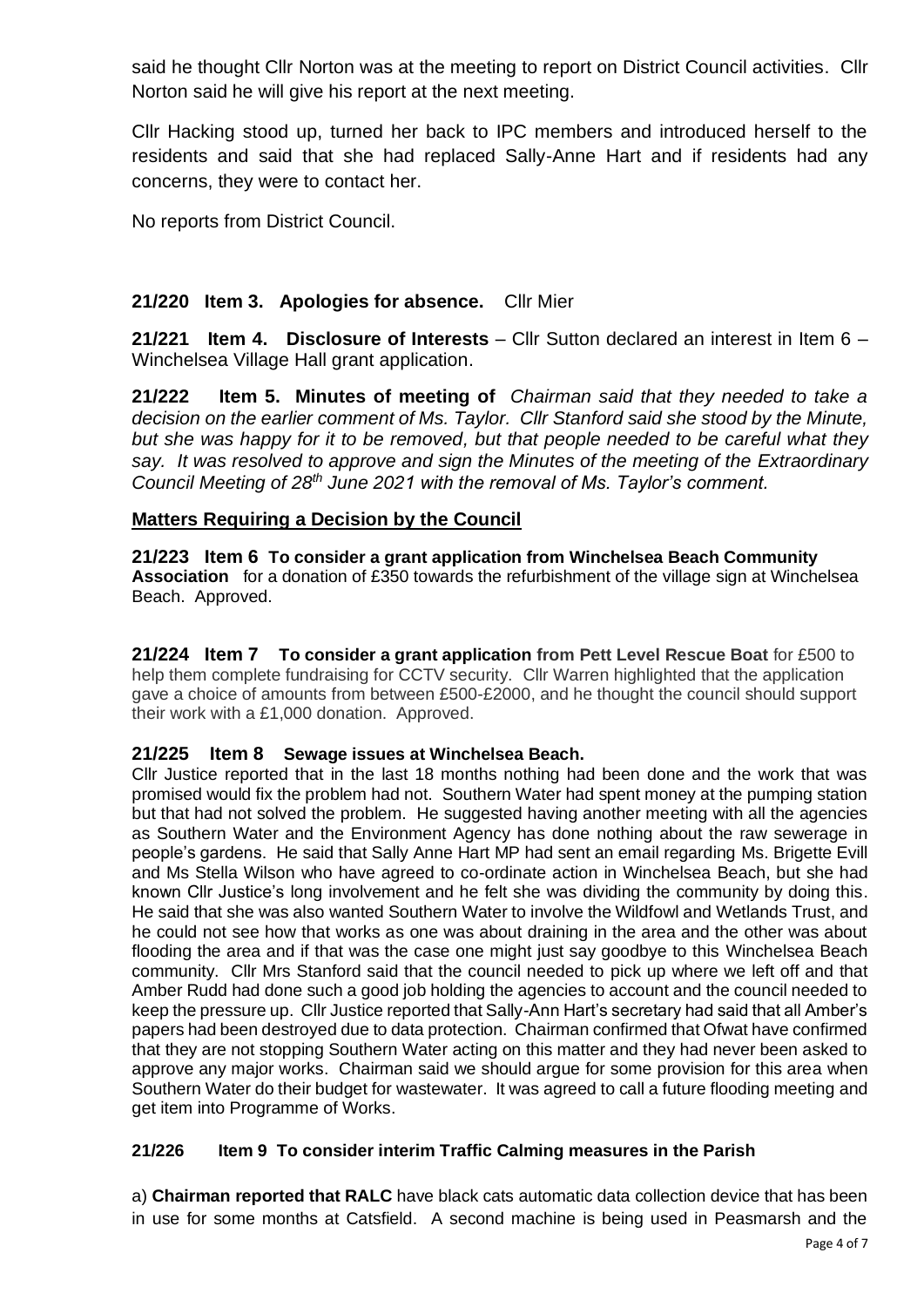County Council are setting up a countywide database generated by these machines. He said there was money in the budget for black cats and SIDS. Cllr Warren said it was important to know that black cats do not replace SIDS as they do not flash up drivers' speeds.

b) **Following Cllr Stanford's email to clerk some months ago** proposing applying for

reduction of speed limit to 20 mph and the installation of SIDs and school signs at Winchelsea as a test site for the other wards, to consider the proposal. Cllr Justice was concerned that it should be split between all four villages. Cllr Warren had similar concerns about the use of the words "test site" and that all wards should come on stream and move it around so that it was not at one place all the time. Cllr Stanford explained that any design could take a long time, so this was an interim measure to get the speed limited reduced. Cllr Stanford asked whether the council could ask for the speed reduction instead of waiting for the whole scheme to be completed. Standing Orders were suspended for Cllr Glazier to respond: he said speed limit reduction had to follow a legal process which began with the evidence of cars exceeding the limit, he said having the reduction does not change people's way of driving. They had just debated at County a blanket 20 mph which they thought would prove to be less effective than having individual ones. He said if we wanted to do this and applied the County Council would put it on a list and they will come back with the same old thing – how many crashes have there been. Opposed.

c) **To consider the draft Terms of Reference for the Traffic Calming Group**. Chairman said it makes a provision for three parish councillors to be on the group. Cllr Warren voiced his concern his group in Icklesham had had contact with the Winchelsea group, but they were not getting invites to their meetings and he believed the group should be wider and it concerns a great many people in Icklesham. Cllr Justice said that so long as we got full reports back in relation to costs before any action is taken but he felt it should cover the whole parish. Cllr Justice proposed that it should include people from the other parishes because they were all paying for this on their rates. Mrs. Taylor interrupted to ask what it had to do with Winchelsea. The Chairman said it was part of the Parish. Mrs Taylor reminded the meeting that the Parish Council agreed that Winchelsea should have a traffic calming study for Winchelsea as it is about rat running and speeding and is not comparable to the speeding problems across the Parish and they are very happy to share information, but it is not about speeding in Icklesham it is about rat running and a modest amount of speeding in Winchelsea and what Icklesham will contribute to assessing bids for calming traffic and avoiding a rat run in two streets in Winchelsea seems to her a rather odd idea. Cllr Warren said that that emphasised the problem because it is not a traffic calming group, it is a Winchelsea traffic calming group and all we were asking for is perhaps one representative to attend and we are not being invited and I thought we agreed it would be all villages and it does not seem to be happening. He said he could not support it if there was no representative from Icklesham. Chairman said that when this was first discussed the Council was not aware of a traffic calming group in Icklesham. He said he was happy to accept it but that extend it to the other Wards using the same personnel to achieve it. Cllr Warren suggested an amendment to allow for one co-option to represent each traffic calming group. Chairman pointed out co-option was for three IPC representatives, not especially councillors. Cllr Stanford asked what happened to John Hornig's application sent to the clerk. Chairman proposed accepting the Terms of Reference with the amendment that it should be extended to the other Wards. Cllr Tollett asked for clarification that it was a Parish Council working group. Chairman confirmed it was. Approved

d) **To consider any proposals from the traffic calming group**. Standing Orders suspended to allow Mr. Leonard to speak: he confirmed that the group had been set up in 2018 where East Sussex had done three pieces work, one of them very substantial and detailed solely on Winchelsea. It was not the residents who called for that, that is what we got. So, the appointment of consultants that Council approved in January was a continuation of that specific work and that is why the group have focused on that. It is not an attempt to keep out other groups in the (Borough) Council so the proposal by Icklesham is welcome in general it is just that we need to start with that background work that has been done by Icklesham but the road through there is under the control of Highways England and not the County Council but on the group in Winchelsea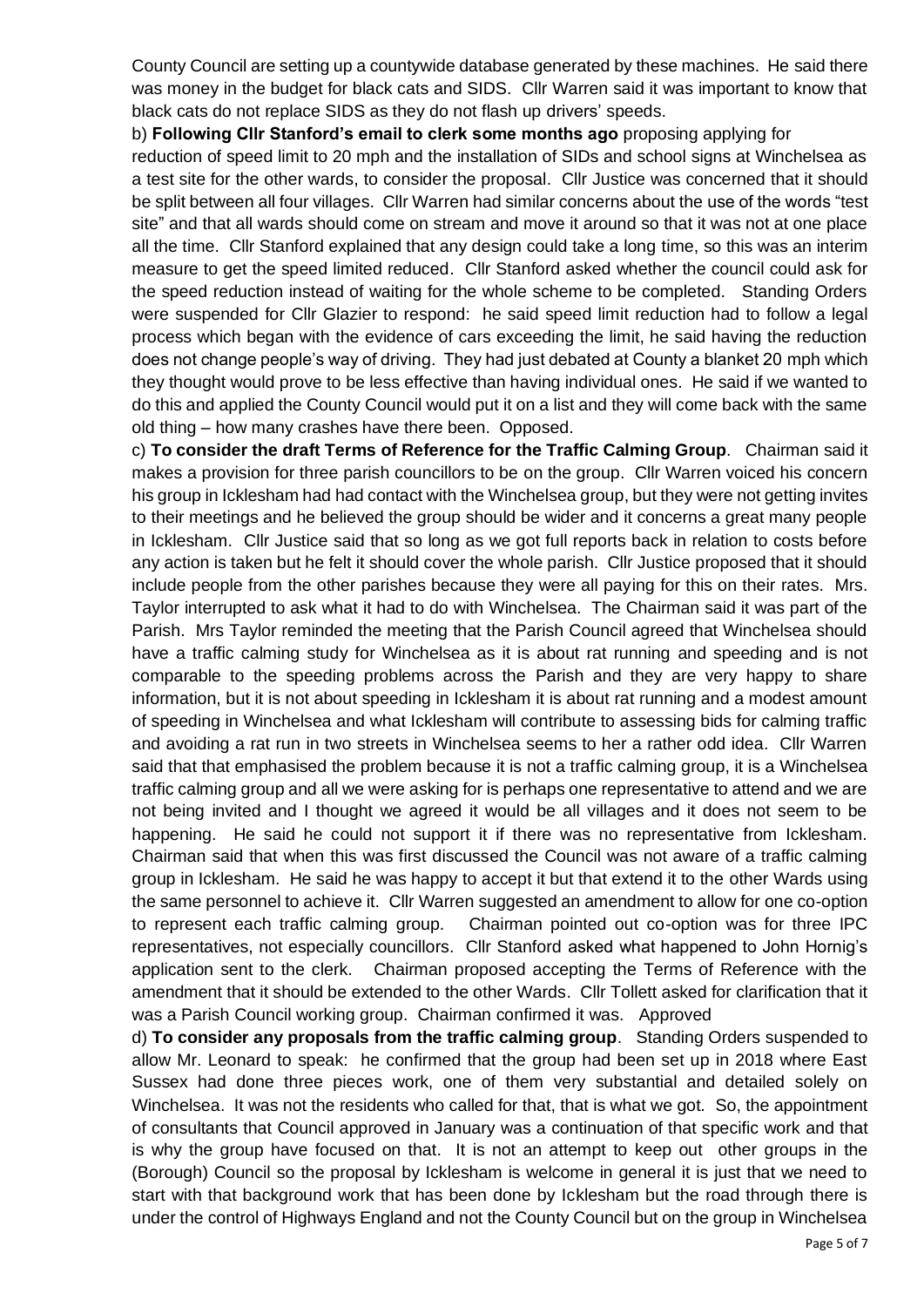we are fortunate to have people like themself who have done quite considerable work in this area before and speaking personally I would be very happy to consider working with any other groups in the Parish and if the group can be adapted without reducing the focus at the moment on Winchelsea I am very happy with that too. As per current proposals we have only had two weeks since the last EGM and only brief words with he two consultants who put their proposals in nearly 6 months ago, so our focus was to ensure they were still there and still interested and that was all so far. One thing that has come up is that the last measurement of traffic flow through Winchelsea was 2018 and there were queries about that and as we progress it is worthwhile doing another piece of work just to assess how much traffic is going through and this can be done by hiring a box with the wire across the road which is £350 + VAT for 24 hours and that is the only proposal. The group has not met since the EGM so it doesn't have a full proposal so those proposals will come from the whole group, and it will come to Council for a decision.

**21/227 Item 10 Icklesham Recreation Ground** To consider provisions required to enable football matches to recommence.Cllr Warren reported that Icklesham Casuals want to return and he and Cllrs Turner and McConnachie had inspected the pitch and going forward Cllr McConnachie had offered to inspect on a weekly basis. Chairman proposed withdrawing the closure of the ground, appoint Cllr McConnachie to inspect in liaison with the Clerk to commence on Saturday morning. **Approved.**

#### **21/228 Item 11 Financial Matters**

Items paid (to note) majority of items paid by DD and items for payment to date in June 202. Approved.

**21/229 Item 12. To consider a request from Hastings Runners to use the Recreation Ground Car Park on Tuesday evenings.** Recommended that consent be granted subject to the usual conditions. **Approved.**

#### **21/230 Item 13. To consider a request from Rye Bay Football Club for an update on the provision of the defibrillator. Approved**

**21/231 Item 14. Rye Harbour Allotments.** To consider the letter from Mr Peter Gould and decide on how to respond to Mr. Gould who because of changes by a tenant has offered us a gift of right of way if we fence off the land. Cllr Warren raised the cost of the fencing. Cllr Tollett said it was debatable who owned the land and there would be problems installing fencing in a SSSI. Cllr Stanford suggested that the tenant be asked to remove the gate he had installed without permission because there would be an ongoing cost of maintaining any fence. It was agreed that Cllrs Tollett and Stanford would inspect on Wednesday and report back to Council.

#### **Matters for Information or Noting**

**21/232 Item 15. Programme of Works**. Cllr Stanford reported that she had updated the list where she could, and she would send another copy to Councillors to consider and update where necessary. Chairman mentioned the removal of the disabled swings. Cllr Stanford said she had emailed the contractor regarding the swings in Winchelsea and Winchelsea Beach.

**21/233 Item 16 Correspondence**. Any late received correspondence will be tabled.

- (a) Email from Pett Parish offering posters regarding parking and litter amended for IPC. Cllr Stanford enquired about cost and Chairman said they were free. Discussion followed regarding laminating/long term signage, but agreement that Council accept Pett's kind offer. Approved.
- (b) Email from Brian Leonard. Noted
- (c) Emailed from Rother regarding vacancies. Cllr Stanford said she had sent the Notice to the Chairman a few days ago to approve.